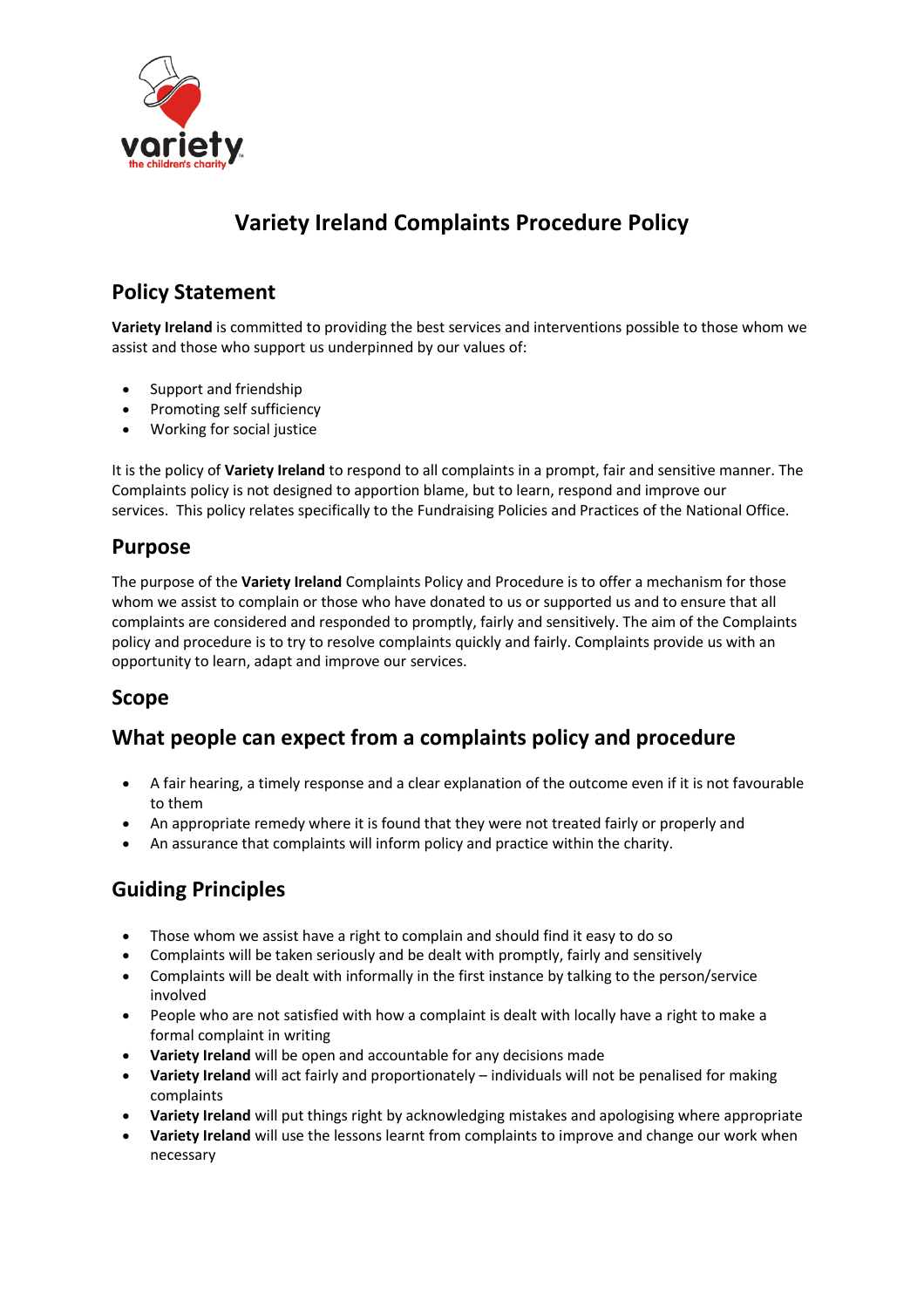### **Child & Vulnerable Adult Protection**

Complaints which relate to or identify a risk to the safety or welfare of a child, young person or vulnerable adult, will be dealt with by **Variety Ireland** under our safeguarding for the Protection of Children, Young People and Vulnerable Adults.

#### **Complaints against Volunteers**

If a complaint is made in relation to bullying and harassment or inappropriate behaviour by a volunteer, it will be investigated in accordance with the Rule of the charity.

### **Complaints against Staff**

If a complaint is made in relation to bullying and harassment or inappropriate behaviour by a member of the charity, the relevant complaints procedure of the charity will be implemented

### **Confidentiality**

All complaints will be treated as confidential and information shared will only be passed to others on a 'need to know' basis. Information on other services or services users, including assistance provided to others, will not be shared with the person making the complaint.

### **Complaints Procedure**

All **Variety Ireland** members, volunteers and employees will be mindful of the rights of those whom we assist to complain and be heard appropriately. All complaints are dealt with in strict confidence. In the interests of fairness and transparency, anonymous complaints will not be accepted.

### **Making a Complaint:**

Everyone making a complaint is entitled to be taken seriously, to be listened to in a fair and courteous manner and to have their complaint dealt with sensitively and respectfully. Complaints can be made orally or in writing. A complaint may be made directly to the person the complainant is dealing with, or to the leader of the relevant section e.g. Variety Board Director or the CEO . It is hoped that many complaints can be dealt with informally and satisfactorily on the spot.

If the complaint cannot be solved at this point, the volunteer or staff member will offer to get a more senior leader to deal with it.

#### **Informal Complaints Process:**

The purpose of the informal complaint process is to encourage a person who has a complaint to speak directly with the individual or the manager of the service involved and to resolve the complaint locally and informally. Most problems can be resolved at this stage with good will and a calm, fair and objective response.

Where a person makes an informal complaint in person, by phone, or email, relevant details will be taken and recorded by the person contacted in the first instance. Where possible an explanation, further information and / or an apology will be offered to resolve the complaint at this time.

If the complaint cannot be resolved at this point, contact details for the individual will be recorded and arrangements made to contact them with an initial response at a convenient time will be made.

If the complaint relates to a volunteer, member or service other than person contacted, the person taking the complaint will offer to pass on the person's comments and ask the person if they wish to be contacted by the relevant party directly. If they agree, their contact details will be passed on to the Board of Directors and exclude any Board member who the complaint may relate to.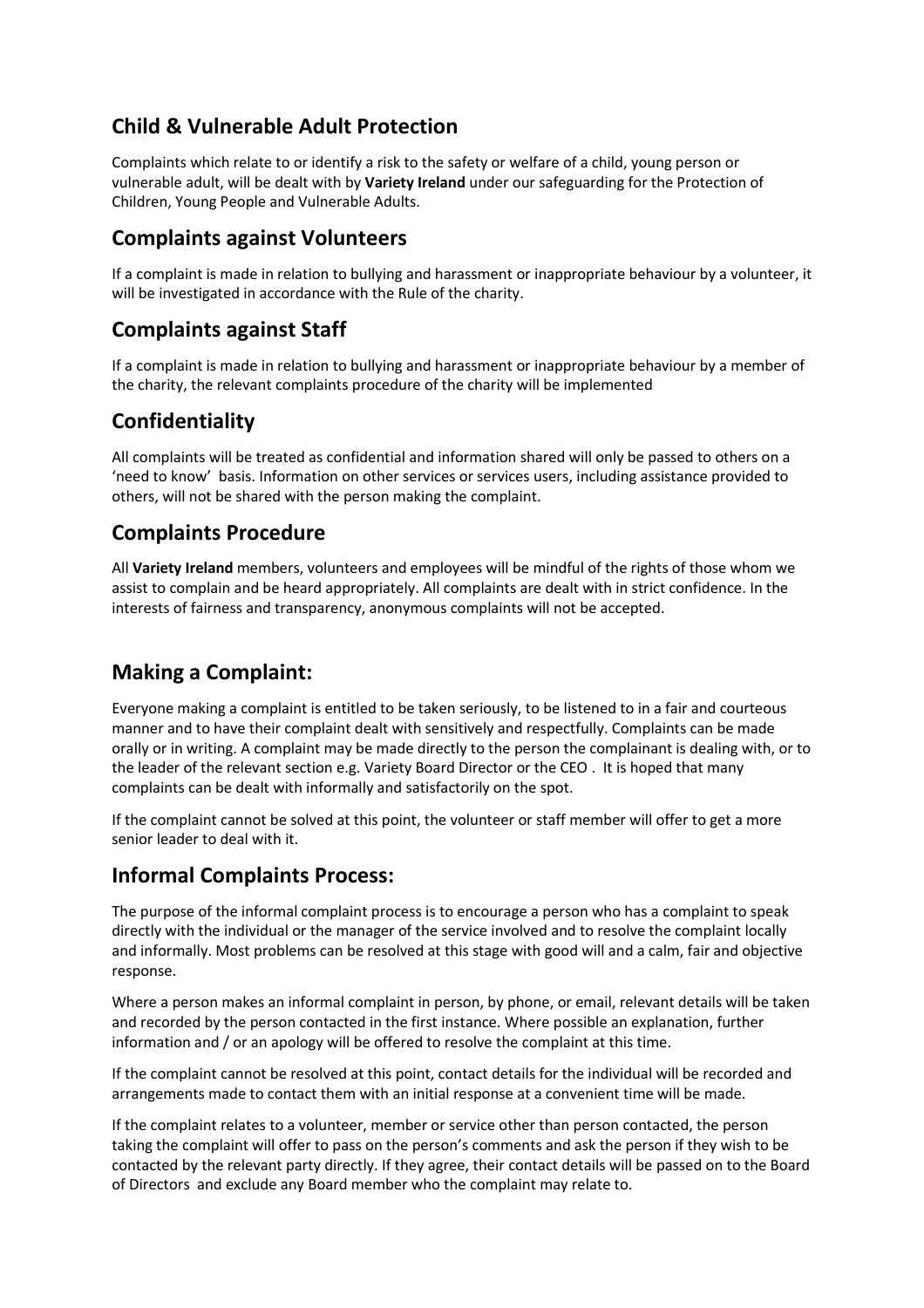If the complainant does not wish to be contacted directly by the person against whom they have made the complaint, this will be noted and a record of their complaint will be passed to the CEO of **Variety Ireland.** The charity CEO will contact the person by phone or in person, if agreed, to hear their complaint.

Where possible an explanation, further information and / or an apology will be offered to resolve the complaint at this time. If the complaint is resolved satisfactorily at this point, no further action is required.

### **Making a Formal Complaint:**

If a person wishes to make a formal complaint they will asked to put their complaint in writing. Any details of oral complaints will be noted by the person receiving the complaint on the Complaints Form. Every effort will be made to provide any assistance required to complete the form. The following information should be provided.

- The name and address of person affected and the service they are involved with;
- If the complaint is being made by a third party, such as parent, carer or other adult on behalf of another person, the name and address of the parent, carer or other adult should be recorded;
- Exactly what the person is dissatisfied with, including names, dates and events, as relevant;
- The name/s of the **Variety Ireland** member/s, volunteer/s, or contractors involved, if known;
- If the complaint is complicated it is recommended to put it in writing so that no important detail is overlooked. It is also important to include all relevant documentation/correspondence;
- Sometimes people have special needs that may affect their ability to make a complaint. Every effort should be made to assist in whatever way is required e.g. assistance with reading and writing, mobility etc.

### **Responding to a Formal Complaint**

On receipt of a written complaint, the person the complaint is addressed to will acknowledge receipt of the complaint within 14 working days. Every effort should be made to try to resolve the issue immediately. This may be by way of providing:

- An acknowledgement and/or
- An explanation and/or
- Additional information and/or
- An apology

If this is not sufficient, the leader of the activity e.g. CEO or Board member(s) will contact the person making the complaint and, where agreeable, arrange to speak to or meet the complainant within 28 days.

If it is not suitable or appropriate for the leader of the activity to assess the complaint (for example if the complaint alleges misconduct on their part) the next leader will do so e.g. a designated member of the board or CEO or their written nominee.

- The complainant has the right to bring an independent advocate to this meeting.
- Minutes of the meeting will be taken and kept securely.
- If resolution can be made by issuing an apology, it will be done so at this meeting and followed up in writing in 10 days.
- However, should further assessment be required this should be outlined to the complainant.
- If further assessment is required a record of all meetings and discussions in relation to the complaint will be maintained.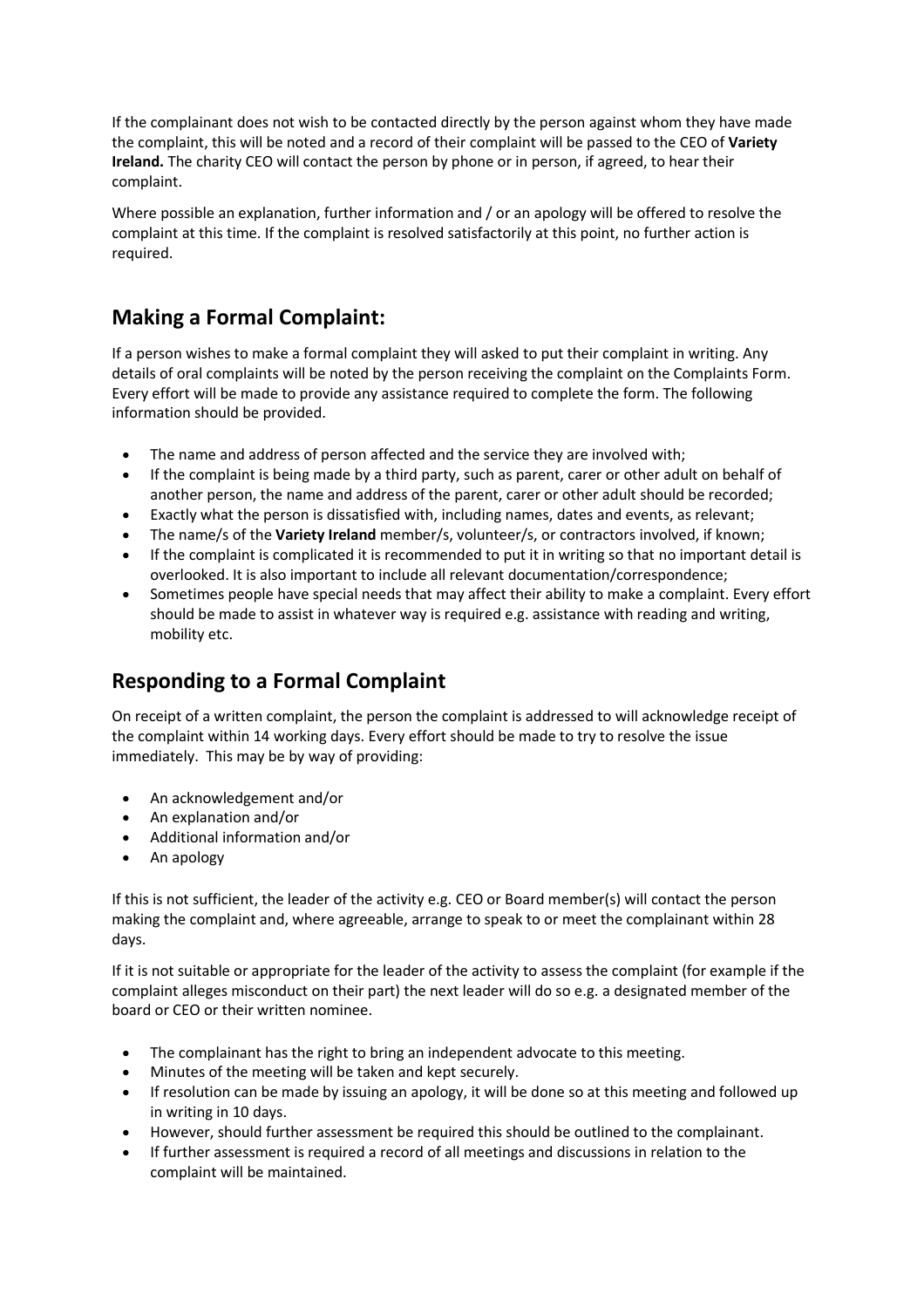- Complaints are confidential and will not be discussed ad hoc.
- Where necessary the activity leader e.g. board member lead or CEO , may seek best practice advice from the rest of the board or independent legal advice. A record must also be kept of all advice sought and received.
- Having completed the assessment, the activity leader will write to the person, outlining the outcomes of the assessment. This should take place within 30 days. If the assessment cannot be completed within 30 days the person will be updated on progress and given a reasonable timeframe for the conclusion of the assessment. The person will be updated on progress every 20 days, until the process is complete.
- When the assessment is concluded, the leader will decide whether or not the complaint is upheld.
- The leader will write to the complainant outlining again the reason for the decision and offering to meet with them in person, if desired.

### **Appealing the Outcome of a Complaint**

- It should be made clear that if the complainant is not satisfied they can lodge an appeal. Details of who the appeal can be made to should be given. An appeal must be lodged within 10 days.
- Should the complainant chose to appeal they should be facilitated to do so.
- An appeal should be made to the next leader e.g. board member
- The next board leader must complete their assessment within 30 days.
- It is the responsibility of the leader handling the complaint assessment:
- 1. to maintain all records confidentially,
- 2. to issue an apology, explanation, or acknowledgement to the complainant as appropriate
- 3. to consider and implement any changes in practice that may be required
- 4. to submit a summary of the complaint and how it has been resolved to the CEO or board members of the charity, as appropriate.

## **Right of Reply**

- Individuals have a right to know that a complaint has been made against them and they have a right of reply and to have any factual inaccuracies corrected.
- If an individual is named in a complaint or if a complaint cites a breach of organisational code of behaviour, ethics or policy by an individual, the person involved must be informed and has a right to respond.
- The response should be noted and included with the record of the complaint.
- It should be acknowledged that complaints can be a source of distress upset or embarrassment. Independent support should be offered to the person against whom the complaint has been made throughout the process.

#### **Follow up**

- Individual complaints will be reviewed to inform practice and policies where relevant.
- A record of the complaint and the response will be maintained in a confidential file in the relevant service or conference.
- Complaints will be reviewed annually to identify areas for improvement, training needs, resource implications or policy amendments required.

### **False or Malicious Complaints**

Complaints can sometimes be contentious or be expressed by emotive language that may sometimes appear to be malicious or without foundation. Although a complainant's motive or emotion may cloud his